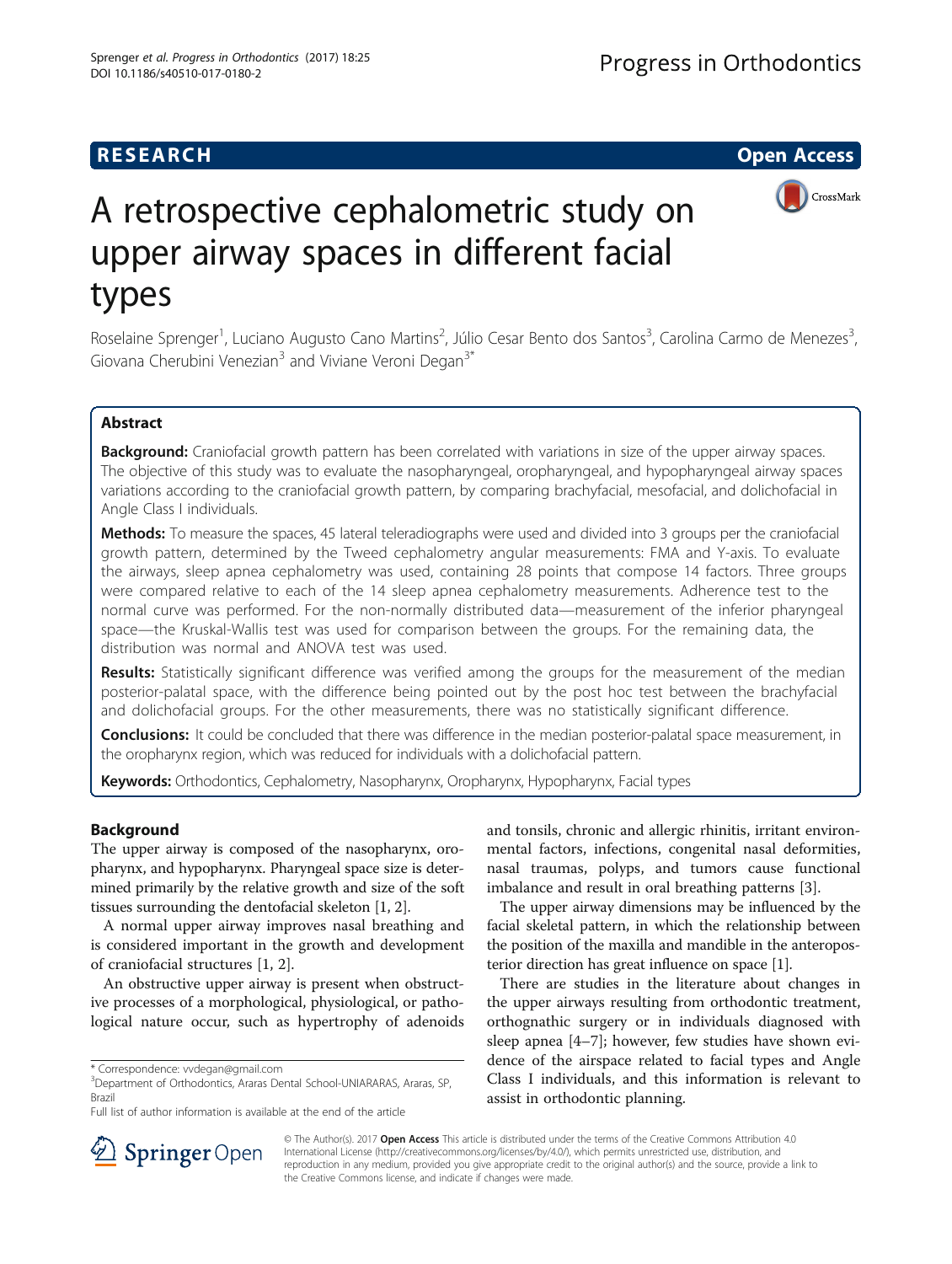### Methods

# Sample characteristics and data collection

The sample size calculation for the difference between two measurements was made considering the test power of 80 and 95% confidence coefficient. The values with reference to the mean and standard deviation of the variable median posterior palatal space when compared with two independent groups, and the estimate of the minimum difference to be detected, required for the calculation, were retrieved from the previous results [\[8](#page-5-0)].

The sample was composed of 45 digital lateral head teleradiographs of adult individuals, with permanent dentition, skeletal Class I determined by Steiner's variable ANB [[8\]](#page-5-0), mean SNA of  $82.65^{\circ}$  (standard deviation = 1.94), and SNB 81.11° (standard deviation 1.95).

Excluded from the study were teleradiographs lacking distinctness of structures in the image, previous history of palatine tonsil and/or pharyngeal tonsil surgeries, orthodontic treatment and/or orthognathic surgeries, volunteers submitted to extractions, or those with dental agenesis.

Teleradiographs were obtained by using the same equipment (Cranex D® Soredex Orion Corporation, Tuusula, Finland).

The cephalometric analyses were performed digitally by means of the Radiocef Studio 2 program (Radiomemory Ltda, MG, Brazil), using a resolution of 300 dpi for the teleradiographs [[9](#page-5-0)]. For this purpose, the radiographs were digitized by a table scanner (Cranex  $D^{\dagger}$  Soredex Orion Corporation, Tuusula, Finland) [\[10\]](#page-5-0), coupled to a transparency reader, using a resolution of 300 dpi, and saved in TIFF format (Tagged Image File Format) without compression.

The measurements were performed by a single, blinded, duly calibrated examiner. Intra-examiner reliability was tested by re-doing 30% of the cephalometric analyses. Five teleradiographs were randomly selected from each group, totaling 15 teleradiographs of patients whose sleep apnea cephalometries were repeated after 30 days.

The Tweed FMA [[11\]](#page-5-0) and Y-Axis measurements were used to select the facial type. Teleradiographs were randomly selected at a radiology center and classified according to the FMA and Y-axis, and all teleradiographs presented the same FMA measures and Y-axis classification. The FMA measurement corresponded to the angle between the mandibular plane (GoMe) and the Frankfort plane (PoOr), and its reference value was 25°. Values above 30° were considered a vertical growth trend (dolichofacial); below 20°, a horizontal trend (brachyfacial), and the Y-axis, also called the angle of facial growth, formed by the sella-gnathion line and the Frankfort horizontal plane intersection. The mean value was 59°. An increase in this value indicated a vertical growth trend, and a reduction, a horizontal growth trend [[12](#page-5-0)].

Fifteen teleradiographs were selected of each craniofacial growth pattern, classified into mesofacial (5 males and 10 females, aged  $16-31$  years, mean age = 22.21), brachyfacial (8 males and 7 females, aged 17–34 years, mean age = 25.6), and dolichofacial patterns (11 male e 4 females, aged  $16-31$ , mean age = 25.0). To evaluate the upper airways, sleep apnea cephalometry, validated for Brazilians [\[8\]](#page-5-0), was used, containing 28 points that compose 14 factors (Figs. 1, [2, 3,](#page-2-0) [4, 5](#page-3-0) and [6](#page-4-0)).

### Statistical analysis

The groups were compared for each of the 14 factors. For the inferior airway space measurement that presented non normal distribution, the Kruskal-Wallis test was used for inter-group comparison. For the remaining data, whose distribution was normal, one-way ANOVA followed by complementary Tukey tests was used. The significance level was 5%.

| Legend          | Cephalometric<br>Landmarks | Definition                                                           |
|-----------------|----------------------------|----------------------------------------------------------------------|
| ī               | N                          | Nasion                                                               |
| 2               | ड                          | Sella                                                                |
| 3               | <b>ANS</b>                 | <b>Anterior Nasal Spine</b>                                          |
| 4               | $\overline{D}$             | <b>Tongue Dorsum</b>                                                 |
| 5               | PNS                        | Posterior Nasal Spine                                                |
| $\overline{6}$  | PP2                        | Posterior Palate 2                                                   |
| 7               | Pp2                        | PP2 projection to posterior pharynx wall                             |
| ह               | π                          | Tongue Tip                                                           |
| $\overline{9}$  | Ppd                        | Downs Posterior Point                                                |
| 10              | <b>PAFM</b>                | Anterior Medium Pharynx Wall                                         |
| 11              | <b>PPFM</b>                | Posterior Medium Pharynx Wall                                        |
| 12              | At                         | Atlas Vertebra                                                       |
| $\overline{13}$ | $\overline{P}$             | Lowest Point of the Soft Palate                                      |
| 14              | Bgo                        | Me-Goc projection to posterior laringopharynx wall                   |
| 15              | Goc                        | Cefalometric Gonion                                                  |
| 16              | Me                         | Menton                                                               |
| 17              | ਸ                          | Hyoid                                                                |
| 18              | $\overline{\mathbf{H}}$    | Hyoid Projection to anterior laringopharynx wall                     |
| 19              | $\overline{C3}$            | 3rd Cervical Vertebra projection to posterior<br>laringopharynx wall |
| $\overline{20}$ | $\overline{C3}$            | 3rd Cervical Vertebra                                                |
| 21              | <b>PP1</b>                 | Posterior Palate 1                                                   |
| 22              | <b>PPFS</b>                | Posterior nasopharynx Wall                                           |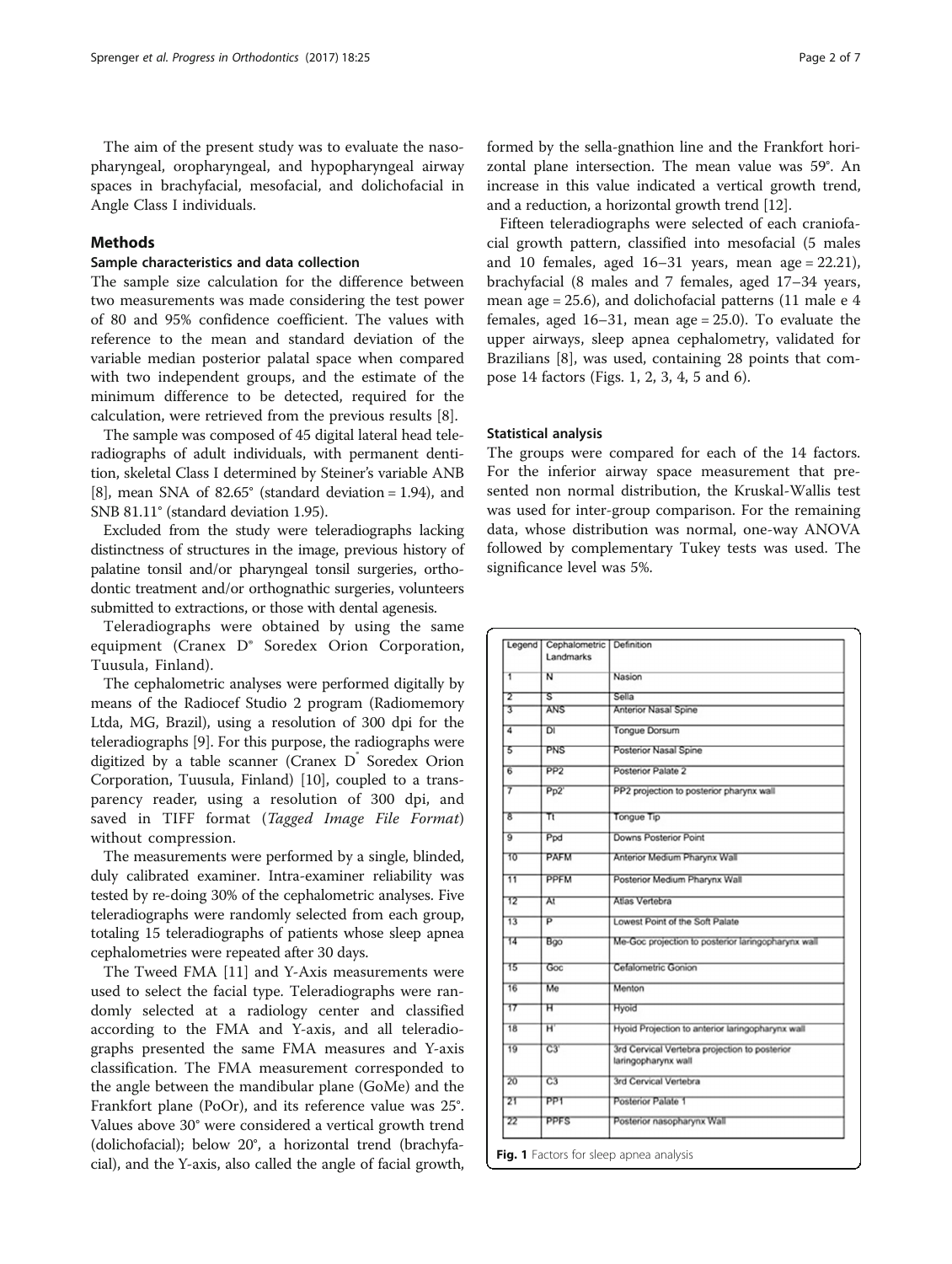<span id="page-2-0"></span>

| Legend                  | Cephalometric<br>Landmarks | <b>Definition</b>                         |  |  |  |
|-------------------------|----------------------------|-------------------------------------------|--|--|--|
| A                       | $(N-S)$                    | Anterior Base of the cranium              |  |  |  |
| B                       | (ANS-PNS)                  | Maxillary length                          |  |  |  |
| $\overline{\mathbf{c}}$ | TGH                        | Tongue-Height (Tt-DI/PPM)                 |  |  |  |
| চ                       | TGL                        | Tongue-Length (Tt-P)                      |  |  |  |
| Έ                       | $(Me-GOC)$                 | Mandibular Length                         |  |  |  |
| F                       | $(MP (Me-GOC)/H)$          | Hyoid-Mandibular Plane<br><b>Distance</b> |  |  |  |
| G                       | (At-PNS)                   | Atlas-Maxilla Distance                    |  |  |  |

### Results

The Intraclass Correlation Coefficient (ICC) showed excellent replicability (0.9636).

In the comparison of the three groups for each of the 14 sleep apnea cephalometric measures, statistically significant difference was verified among the groups for the median posterior palatal space ( $p = 0.020$ ), with the complementary Tukey test pointing out difference between the brachyfacial and dolichofacial groups.

When the measurements presented in Table [1](#page-4-0) were analyzed, it was verified that the median posterior palatal measurement in the oropharyngeal region was lower for individuals with a dolichofacial  $(10.64 \pm 1.83)$  pattern when compared with mesofacial  $(12.64 \pm 2.30)$  and brachyfacial  $(12.91 \pm 2.74)$  patterns.

For the other measurements, there was no statistically significant difference ( $p > 0.05$ ). However, for the dolichofacial group, it was observed that on an average, numerically, the inferior pharyngeal space measurements  $(12.79 \pm 4.72)$ , atlas-maxilla distance  $(35.22 \pm 3.25)$ , and posterior airway space  $(12.31 \pm 2.86)$  were shown to be smaller in comparison with those of the other facial types.

| Legend | Cephalometric<br>Landmarks | <b>Definition</b>                              |  |  |  |  |
|--------|----------------------------|------------------------------------------------|--|--|--|--|
| н      | (PPFS-PP1)                 | Superior pharyngeal space                      |  |  |  |  |
|        | $(Pp2-Pp2)$                | <b>Median Posterior Palatal</b><br>Space       |  |  |  |  |
| J      | $(PNS-P)$                  | Soft palate length                             |  |  |  |  |
| κ      | (PPFM-PAFM)                | Middle pharyngeal space                        |  |  |  |  |
|        | (C3'-H')                   | Inferior pharyngeal space                      |  |  |  |  |
| М      | $(H-C3)$                   | <b>Hyoid-Third Vertebra</b><br><b>Distance</b> |  |  |  |  |
| N      | $(BGo-Tt)$                 | Posterior airway space                         |  |  |  |  |

The contribution of this study was to present the use of a cephalometric analysis, commonly used in orthodontics, with the aim of identifying anatomical changes in the upper airways, which may predispose to respiratory disorders.

Cephalometric performed by means of lateral teleradiography has been shown to be an important instrument in the multidisciplinary field for evaluating the upper airways [[13](#page-5-0), [14\]](#page-5-0) because it is easily accessible and low cost, highly reproducible, and the individual is submitted to a low dose of radiation [[4, 15](#page-5-0)]. Thus, innumerable studies have sought associations of the physical characteristics related to these airway spaces, as a way of predicting pathologies [\[13](#page-5-0)–[20\]](#page-5-0).

However, there are studies that use computed tomography for morphological evaluation of the airway spaces, particularly due to the possibility of measuring areas and volumes, which is impossible to do by means of other radiographic exams [\[21](#page-5-0)–[23](#page-5-0)]. Therefore, the authors point out that one of the limitations of the present study refer to not measuring the airway volumes, due to the type of exam used for evaluation [[24](#page-5-0)]. There was also difficulty in the methodologies with two-dimensional radiographs when performing superimposition of tracings [[25\]](#page-5-0); however, in the present study, no superimpositions were made. Many studies have evaluated the airways by using lateral cephalograms and associated their dimensions with the vertical skeletal pattern of the face and facial morphology [[1, 26](#page-5-0), [27\]](#page-5-0). A recent longitudinal study also used lateral cephalometric radiographs for associating changes in the morphology of the nasopharyngeal space in different facial patterns [\[28](#page-5-0)], which did not make this method of evaluation unfeasible.

In this study, the authors opted to use the sleep apnea cephalometry instrument because it has been validated for Brazilians and presents standard values that may be used as reference [\[8](#page-5-0)].

The authors were able to identify reduction in the median posterior palatal space in individuals with a dolichofacial pattern. A previous study also observed changes in the dimensions of the upper airway related to the reduction in the medial posterior palatal space in individuals with the obstructive sleep apnea syndrome (OSAS) [\[8](#page-5-0)]. This measurement expresses the distance from the soft palate to the posterior wall of the pharynx and has a close relationship with the dimensions of the soft palate. The increased length of which was related to presence of OSAS in other researches [\[8](#page-5-0), [29](#page-5-0), [30](#page-5-0)] and the present study. The highest alteration values in upper airway dimensions in OSAS patients occur in the oropharynx [[8\]](#page-5-0) and were related to the reduction of the median posterior palatal space [[31\]](#page-5-0). In individuals with a vertical pattern, the mandible is normally retracted and rotated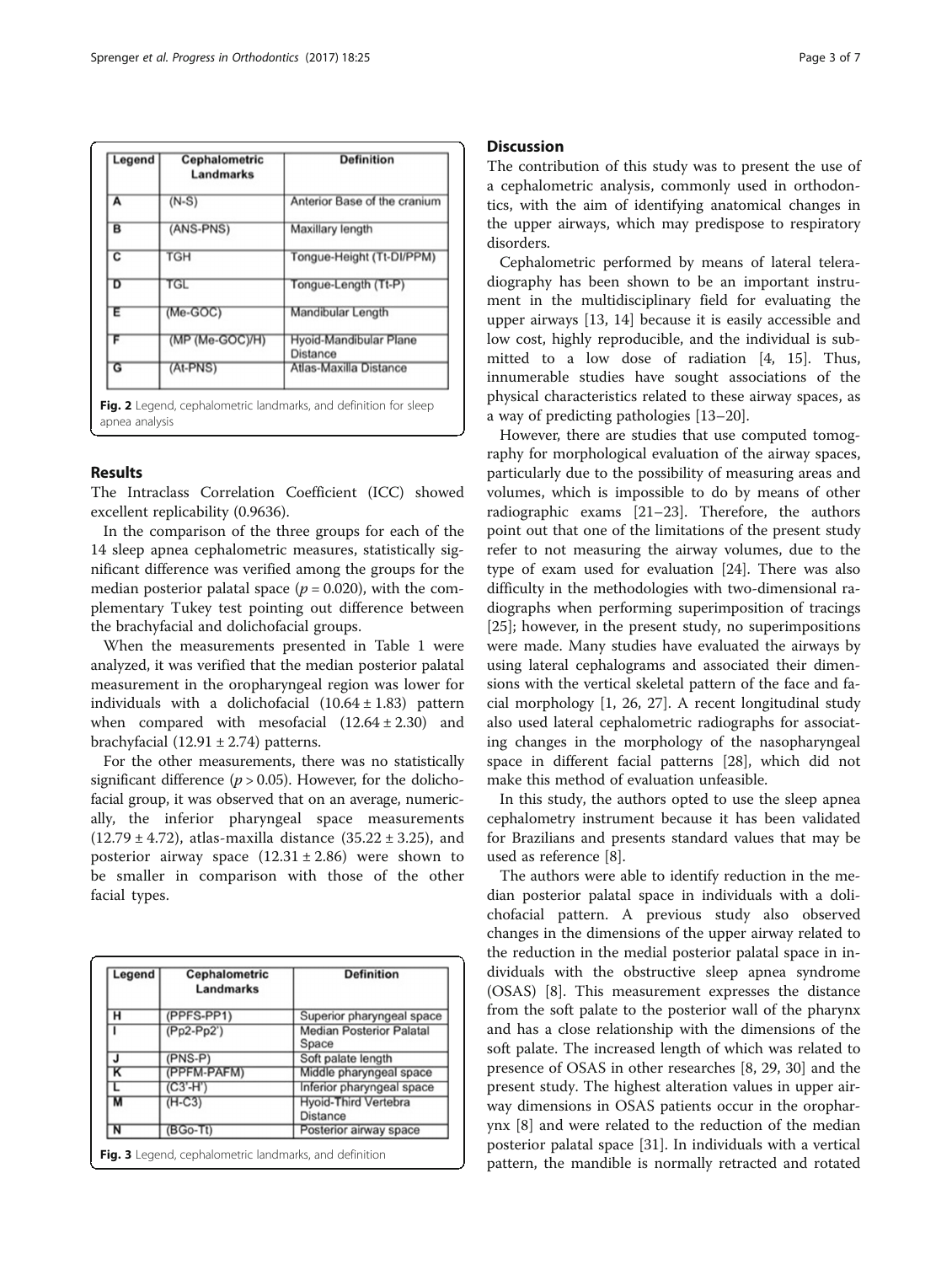<span id="page-3-0"></span>

downwards and backwards, thus diminishing the oropharyngeal space [\[26](#page-5-0)] Furthermore, the base of the tongue accompanies the direction of mandibular rotation, being positioned downward and backward, thus the soft palate is in a more retrusive position, diminishing the median posterior palatal space.

Some authors have pointed out that when the nasopharyngeal space was reduced, there would be a tendency towards neuromuscular adaptation, leading to vertical growth of the face that is associated with a dolichofacial pattern [[14](#page-5-0), [21](#page-5-0)]. However, in this study, no difference was found in the upper airway dimensions in the nasopharyngeal region in the studied volunteers with this facial type. This could be attributed to different sample characteristics in others studies in which the sample was composed of the youngest participants [\[1](#page-5-0), [26](#page-5-0)]. This aged group could be more susceptible to narrower nasopharyngeal airway spaces due to adenotonsillar hypertrophy, for example [\[32,](#page-5-0) [33](#page-6-0)]. In addition, authors [[1\]](#page-5-0) compared Angle Classes I and II, differently from the present study, in which the sample was composed of only Class I patients.

Obstruction of the upper airways forces the patient to breathe through the mouth, and in addition to OSAS,

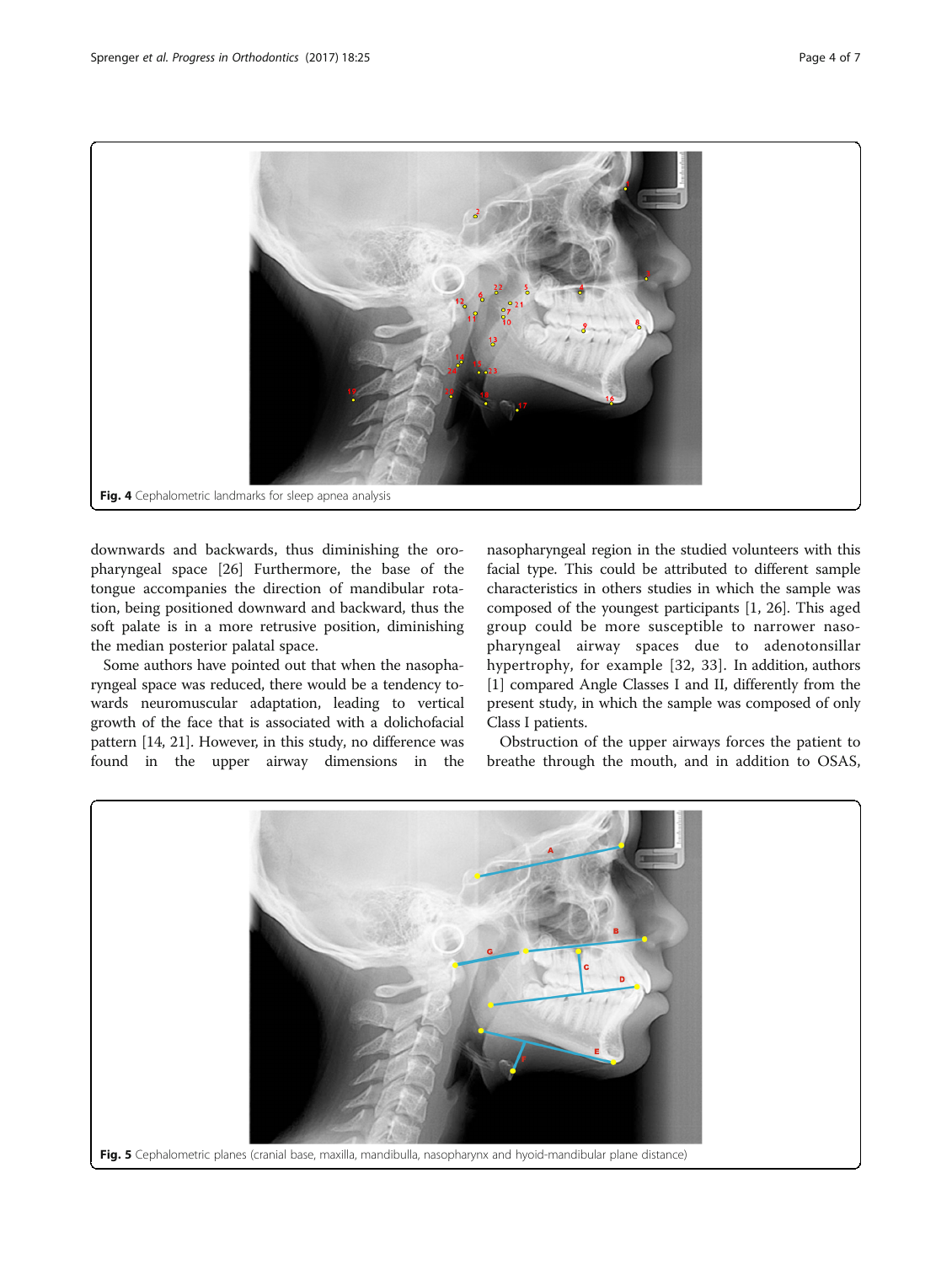<span id="page-4-0"></span>

these factors cause oral dysfunction, such as lip incompetence, low position of the tongue in the floor of the mouth, tongue thrust, and may lead to unbalanced muscle and function [\[32](#page-5-0)] disturbances in swallowing, mastication, speech [[34\]](#page-6-0), and stability of occlusion [\[35\]](#page-6-0).

This study was performed using two-dimensional digital lateral cephalogram that is a limitation. Therefore, it is important to recognize that three-dimensional evaluation of the airways by means of cone-beam computed tomography, respecting legal and ethical

Table 1 Mean and standard deviation of the 14 factors of sleep apnea cephalometry and the respective  $p$  values of the comparison among the groups

| Measurements                                    | Brachyfacial       |      | Mesiofacial  |      | Dolichofacial      |      | $p$ values |
|-------------------------------------------------|--------------------|------|--------------|------|--------------------|------|------------|
|                                                 | Mean               | SD   | Mean         | SD   | Mean               | SD   |            |
| Cranial base                                    |                    |      |              |      |                    |      |            |
| Anterior base of the cranium (N-S)              | 69.82              | 5.49 | 67.86        | 4.27 | 66.45              | 5.34 | 0.203      |
| Maxilla/mandibulla                              |                    |      |              |      |                    |      |            |
| Maxillary length (ANS-PNS)                      | 53.93              | 3.88 | 54.12        | 3.39 | 53.44              | 3.87 | 0.877      |
| Mandibular length (Me-Goc)                      | 70.74              | 6.27 | 72.01        | 6.50 | 70.96              | 3.38 | 0.803      |
| Nasopharynx                                     |                    |      |              |      |                    |      |            |
| Atlas-maxilla distance (At-PNS)                 | 38.59              | 4.08 | 37.74        | 4.91 | 35.22              | 3.25 | 0.080      |
| Superior pharyngeal space (PPFS-PP1)            | 15.8               | 2.27 | 13.68        | 2.53 | 14.09              | 6.42 | 0.352      |
| Oropharynx                                      |                    |      |              |      |                    |      |            |
| Middle pharyngeal space (PPFM-PAFM)             | 11.42              | 2.97 | 13.68        | 2.53 | 12.03              | 4.03 | 0.474      |
| TGL (tongue length) (Tt-P)                      | 71.51              | 4.59 | 69.41        | 6.58 | 67.95              | 5.43 | 0.186      |
| TGH (tonque height) (Tt-DI/P)                   | 23.85              | 5.27 | 22.3         | 3.45 | 20.70              | 3.43 | 0.129      |
| Median posterior palatal space (Pp2-Pp2')       | 12.91 <sup>a</sup> | 2.74 | $12.64^{ab}$ | 2.30 | 10.64 <sup>b</sup> | 1.83 | $0.020*$   |
| Soft palate length (PNS-P)                      | 34.39              | 8.42 | 31.07        | 4.16 | 33.12              | 3.96 | 0.307      |
| Laryngopharynx                                  |                    |      |              |      |                    |      |            |
| Inferior pharyngeal space (C3'-H')              | 16.83              | 5.33 | 14.00        | 4.79 | 12.79              | 4.72 | 0.063      |
| Posterior airway space (BGo-Tt)                 | 14.11              | 2.69 | 13.36        | 4.11 | 12.31              | 2.86 | 0.328      |
| Hyoid-third vertebra distance (H-C3)            | 76.29              | 7.62 | 79.24        | 6.62 | 76.57              | 6.39 | 0.442      |
| Hyoid-mandibular plane distance (MP (Me-Goc)/H) | 18.95              | 4.37 | 15.97        | 4.97 | 18.74              | 5.53 | 0.201      |

Values marked by distinct letters are significantly different from each other Tukey test ( $p < 0.05$ )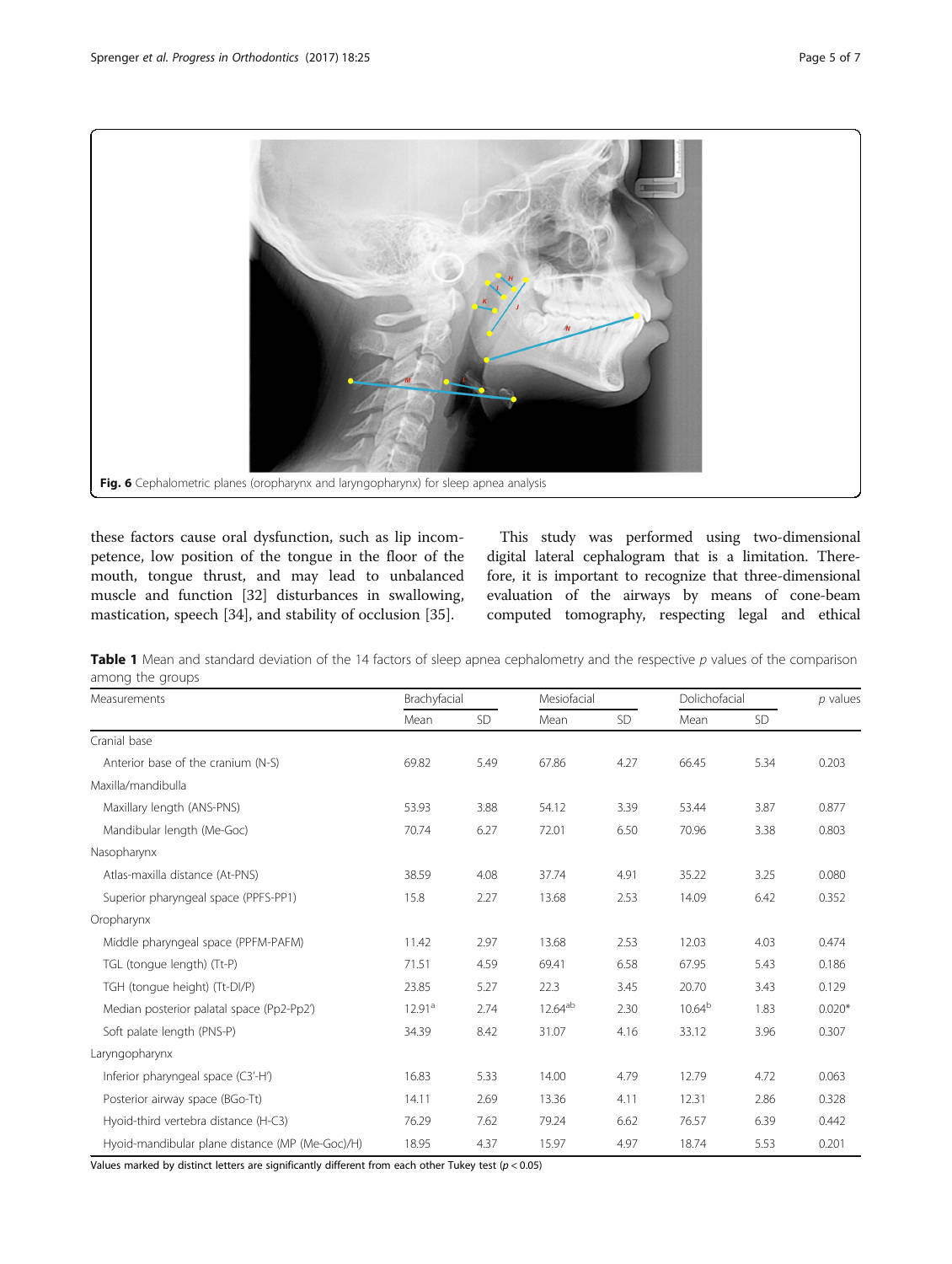# <span id="page-5-0"></span>Conclusions

Under the conditions of this study and considering the results, the authors could conclude that there were no differences in nasopharyngeal and hypopharyngeal airway spaces in brachyfacial and mesofacial individuals. Oropharyngeal space reduction was observed in Angle Class I dolichofacial individuals, characterized by reduction in the median posterior palatal measurement.

#### Authors' contributions

RS, VVD, GCV, and CCdM conceived and designed the experiments. RS, GCV, LACM, and JCS performed the experiment. GCV, CCdM, and VVD analyzed the data. RS, GCV, LACM, and JBS contributed material/analysis tools. RS, VVD, GCV, and CCdM wrote the manuscript. RS, VVD, GCV, LACM, and JCBS prepared the figures and tables. VVD, GCV, and CCdM reviewed drafts of the paper. All authors read and approved the final manuscript.

#### Competing interests

The authors declare that they have no competing interests.

#### Ethics approval and consent to participate

This retrospective study was approved by the Research Ethics Committee of the institution at which the study was conducted (no. 33799614.1.0000.5385).

### Publisher's note

Springer Nature remains neutral with regard to jurisdictional claims in published maps and institutional affiliations.

#### Author details

<sup>1</sup> Araras Dental School-UNIARARAS, Araras, SP, Brazil. <sup>2</sup> Department of Radiology, Piracicaba Dental School, University of Campinas, Piracicaba, SP, Brazil. <sup>3</sup>Department of Orthodontics, Araras Dental School-UNIARARAS, Araras, SP, Brazil.

### Received: 24 March 2017 Accepted: 3 July 2017 Published online: 21 August 2017

#### References

- 1. Lopatienė K, Dabkutė A, Juškevičiūtė V. Vertical and sagittal morphology of the facial skeleton and the pharyngeal airway. Stomatologija. 2016;18(1):21–5.
- 2. Ghoneima A, Albarakati S, Jiang F, Kula K, Wasfy T. Computational fluid dynamics analysis of the upper airway after rapid maxillary expansion: a case report. Prog Orthod. 2015;16:10.
- 3. Claudino LV, Mattos CT, Ruellas AC, Sant' Anna EF. Pharyngeal airway characterization in adolescents related to facial skeletal pattern: a preliminar study. Am J Orthod Dentofacial Orthop. 2013;143(6):799–809.
- 4. Borges PTM, Silva BM, Neto JMM, Borges NE, Li ML. Cephalometric and anthropometric data of obstructive apnea in different age groups. Braz J Otorhinolaryngol. 2015;81(1):79–84.
- 5. Gornic C, Nascimento PP, Melgaço CA, Ruellas ACO, Medeiros PJA, Sant' Anna EF. Cephalometric analysis of the upper airways of Class III patients subjected to orthosurgical treatment. Dental Press J Orthod. 2011;16(5):82–8.
- 6. Fernández-Ferrer L, Montiel-Company JM, Pinho T, Almerich-Silla JM, Bellot-Arcís C. Effects of mandibular setback surgery on upper airway dimensions and their influence on obstructive sleep apnoea—a systematic review. J Craniomaxillofac Surg. 2015;43(2):248–53.
- 7. Koay WL, Yang Y, Tse CS, Gu M. Effects of two-phase treatment with the Herbst and preadjusted edgewise appliances on the upper airway dimensions. ScientificWorldJournal. 2016;2016:4697467.
- 8. Maschtakow PSL, Tanaka JLO, Rocha JC, Giannasi LC, de Moraes ML, Costa CB, Castilho JCM, de Moraes LC. Cephalometric analysis for the diagnosis of sleep apnea: a comparative study between reference values and measurements obtained for Brazilian subjects. Dental Press J Orthod. 2013;18(3):143–9.
- 9. Steiner CC. The use of cephalometrics as an aid to planning and assessing orthodontic treatment. Am J Orthod. 1960;46:721–35.
- 10. Cabral MBA, Freitas AC, Araújo TM, Pena N, Brandão Filho RA. Effects of chin advancement surgery in hyoid bone and tongue positions and in the dimension of the oropharynx. Dental Press J Orthod. 2013;18(5):64–9.
- 11. Saghaie S, Ghaffari R. Effect of image compression of direct digital lateral cephalograms on the identification of cephalometric points. Dent Res J (Isfahan). 2014;11(1):27–31.
- 12. Tweed CH. Was the development of the diagnostic facial triangle as an accurate analysis based on fact or fancy? Am J Orthod. 1962;48: 823–40.
- 13. Gungor AY, Turkkahraman H, Yilmaz HH, Yariktas M. Cephalometric comparison of obstructive sleep apnea patients and healthy controls. Eur J Dent. 2013;7(11):48–54.
- 14. Ryu HH. The usefulness of cephalometric measurement as a diagnostic tool for obstructive sleep apnea syndrome: a retrospective study. Oral Surg Oral Med Oral Pathol Oral Radiol. 2015;119(1):20–3.
- 15. Kaur S, Rai S, Kaur M. Comparison of reliability of lateral cephalogram and computed tomography for assessment of airway space. Niger J Clin Pract. 2014;17(5):629–36.
- 16. Silva NN, Lacerda RLW, Silva AWC, Ramos TB. Assessment of upper airways measurements in patients with mandibular skeletal Class II malocclusion. Dental Press J Orthod. 2015;20(5):86–93.
- 17. Indriksone I, Jakobsone G. The upper airway dimensions in different sagittal craniofacial patterns: a systematic review. Stomatologija. 2014;16(3):109–17.
- 18. Tsunori M, Mashita M, Kasai K. Relationship between facial types and tooth and bone characteristics of the mandible obtained by CT scanning. Angle Orthod. 1998;68(6):557–62.
- 19. Silva VG, Pinheiro LA, Silveira PL, Duarte AS, Faria AC, Carvalho EG, Zancanella E, Crespo AN. Correlation between cephalometric data and severity of sleep apnea. Braz J Otorhinolaryngol. 2014;80(3):191–5.
- 20. Cho HW, Kim IK, Cho HY, Seo JH, Lee DH, Park SH. Retrospective study of changes in pharyngeal airway space and position of hyoid bone after mandibular setback surgery by cephalometric analysis. Maxillofac Plast Reconstr Surg. 2015;37(1):38.
- 21. Celikoglu M, Bayram M, Sekerci AE, Buyuk SK, Toy E. Comparison of pharyngeal airway volume among different vertical skeletal patterns: a cone-beam computed tomography study. Angle Orthod. 2014;84(5):782–7.
- 22. Wang T, Yang Z, Yang F, Zhang M, Zhao J, Chen J, Li Y. A three dimensional study of upper airway in adult skeletal Class II patients with different vertical growth patterns. Plos One. 2014;9(4):e95544.
- 23. Dalmau E, Zamora N, Tarazona B, Gandia JL, Paredes V. A comparative study of the pharyngeal airway space, measured with cone beam computed tomography, between patients with different craniofacial morphologies. J Craniomaxillofac Surg. 2015;43(8):1438–46.
- 24. Aboudara C, Nielsen I, Huang JC, Maki K, Miller AJ, Hatcher D. Comparison of airway space with conventional lateral headfilms and 3-dimensional reconstruction from cone-beam computed tomography. Am J Orthod Dentofacial Orthop. 2009;135(4):468–79.
- 25. Lowe AA, Santamaria JD, Fleetham JA, Price C. Facial morphology and obstructive sleep apnea. Am J Orthod Dentofacial Orthop. 1986;90(6):484–91.
- 26. Ucar FI, Uysal T. Orofacial airway dimensions in subjects with Class I malocclusion and different growth patterns. Angle Orthodontist. 2011;81(3):460-8.
- 27. Armalaite J, Lopatiene K. Lateral teleradiography of the head as a diagnostic tool used to predict obstructive sleep apnea. Dentomaxillofac Radiol. 2016; 45(1):20150085.
- 28. Park JE, Gray S, Bennani H, Antoun JS, Farella M. Morphometric growth changes of the nasopharyngeal space in subjects with different vertical craniofacial features. Am J Orthod Dentofacial Orthop. 2016;150(3):451–8.
- 29. Tangugsorn V, Krogstad O, Espeland L, Lyberg T. Obstructive sleep apnoea: multiple comparisons of cephalometric variables of obese and non-obese patients. J Craniomaxillofac Surg. 2000;28(4):204–12.
- 30. Strauss RA, Burgoyne CC. Diagnostic imaging and sleep medicine. Dent Clin North Am. 2008;52(4):891–915.
- 31. Battagel JM, L'Estrange PR, Nolan P, Harkness B. The role of lateral cephalometric radiography and fluoroscopy in assessing mandibular advancement in sleep-related disorders. Eur J Orthod. 1998;20(2):121–32.
- 32. Grippaudo C, Paolantonio EG, Antonini G, Saulle R, La Torre G, Deli R. Association between oral habits, mouth breathing and malocclusion. Acta Otorhinolaryngol Ital. 2016;36(5):386–94.